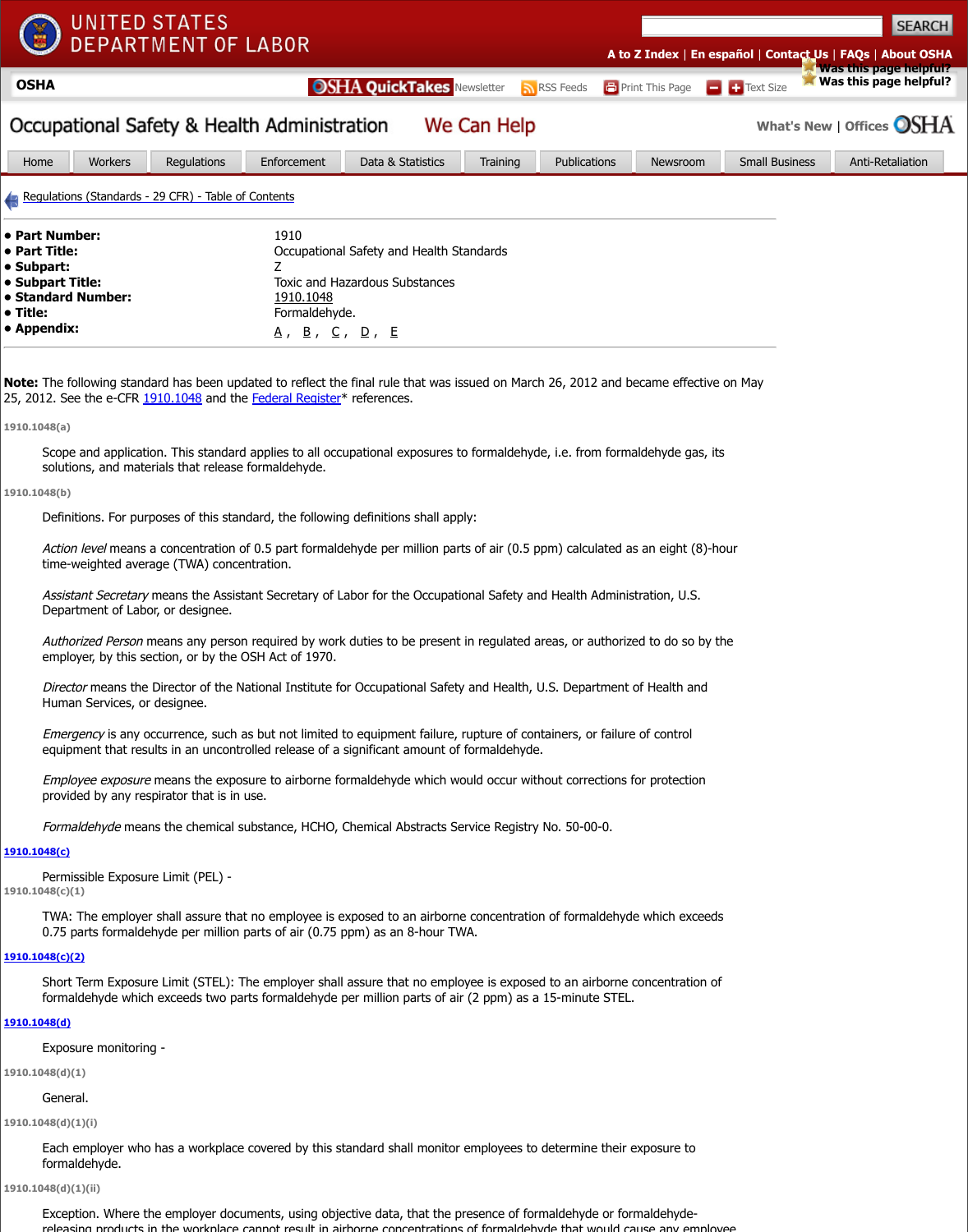releasing products in the workplace cannot result in airborne concentrations of formaldehyde that would cause any employee to be exposed at or above the action level or the STEL under foreseeable conditions of use, the employer will not be required to measure employee exposure to formaldehyde.

#### **1910.1048(d)(1)(iii)**

When an employee's exposure is determined from representative sampling, the measurements used shall be representative of the employee's full shift or short-term exposure to formaldehyde, as appropriate.

### **1910.1048(d)(1)(iv)**

Representative samples for each job classification in each work area shall be taken for each shift unless the employer can document with objective data that exposure levels for a given job classification are equivalent for different work shifts.

### **1910.1048(d)(2)**

Initial monitoring. The employer shall identify all employees who may be exposed at or above the action level or at or above the STEL and accurately determine the exposure of each employee so identified.

### **1910.1048(d)(2)(i)**

Unless the employer chooses to measure the exposure of each employee potentially exposed to formaldehyde, the employer shall develop a representative sampling strategy and measure sufficient exposures within each job classification for each workshift to correctly characterize and not underestimate the exposure of any employee within each exposure group.

### **1910.1048(d)(2)(ii)**

The initial monitoring process shall be repeated each time there is a change in production, equipment, process, personnel, or control measures which may result in new or additional exposure to formaldehyde.

### **1910.1048(d)(2)(iii)**

If the employer receives reports of signs or symptoms of respiratory or dermal conditions associated with formaldehyde exposure, the employer shall promptly monitor the affected employee's exposure.

### **1910.1048(d)(3)**

Periodic monitoring.

### **1910.1048(d)(3)(i)**

The employer shall periodically measure and accurately determine exposure to formaldehyde for employees shown by the initial monitoring to be exposed at or above the action level or at or above the STEL.

### **1910.1048(d)(3)(ii)**

If the last monitoring results reveal employee exposure at or above the action level, the employer shall repeat monitoring of the employees at least every 6 months.

### **1910.1048(d)(3)(iii)**

If the last monitoring results reveal employee exposure at or above the STEL, the employer shall repeat monitoring of the employees at least once a year under worst conditions.

### **1910.1048(d)(4)**

Termination of monitoring. The employer may discontinue periodic monitoring for employees if results from two consecutive sampling periods taken at least 7 days apart show that employee exposure is below the action level and the STEL. The results must be statistically representative and consistent with the employer's knowledge of the job and work operation.

### **1910.1048(d)(5)**

Accuracy of monitoring. Monitoring shall be accurate, at the 95 percent confidence level, to within plus or minus 25 percent for airborne concentrations of formaldehyde at the TWA and the STEL and to within plus or minus 35 percent for airborne concentrations of formaldehyde at the action level.

#### **1910.1048(d)(6)**

Employee notification of monitoring results. The employer must, within 15 working days after the receipt of the results of any monitoring performed under this section, notify each affected employee of these results either individually in writing or by posting the results in an appropriate location that is accessible to employees. If employee exposure is above the PEL, affected employees shall be provided with a description of the corrective actions being taken by the employer to decrease exposure.

**1910.1048(d)(7)**

Observation of monitoring.

**1910.1048(d)(7)(i)**

The employer shall provide affected employees or their designated representatives an opportunity to observe any monitoring of employee exposure to formaldehyde required by this standard.

#### **1910.1048(d)(7)(ii)**

When observation of the monitoring of employee exposure to formaldehyde requires entry into an area where the use of protective clothing or equipment is required, the employer shall provide the clothing and equipment to the observer, require the observer to use such clothing and equipment, and assure that the observer complies with all other applicable safety and health procedures.

**1910.1048(e)**

Regulated areas.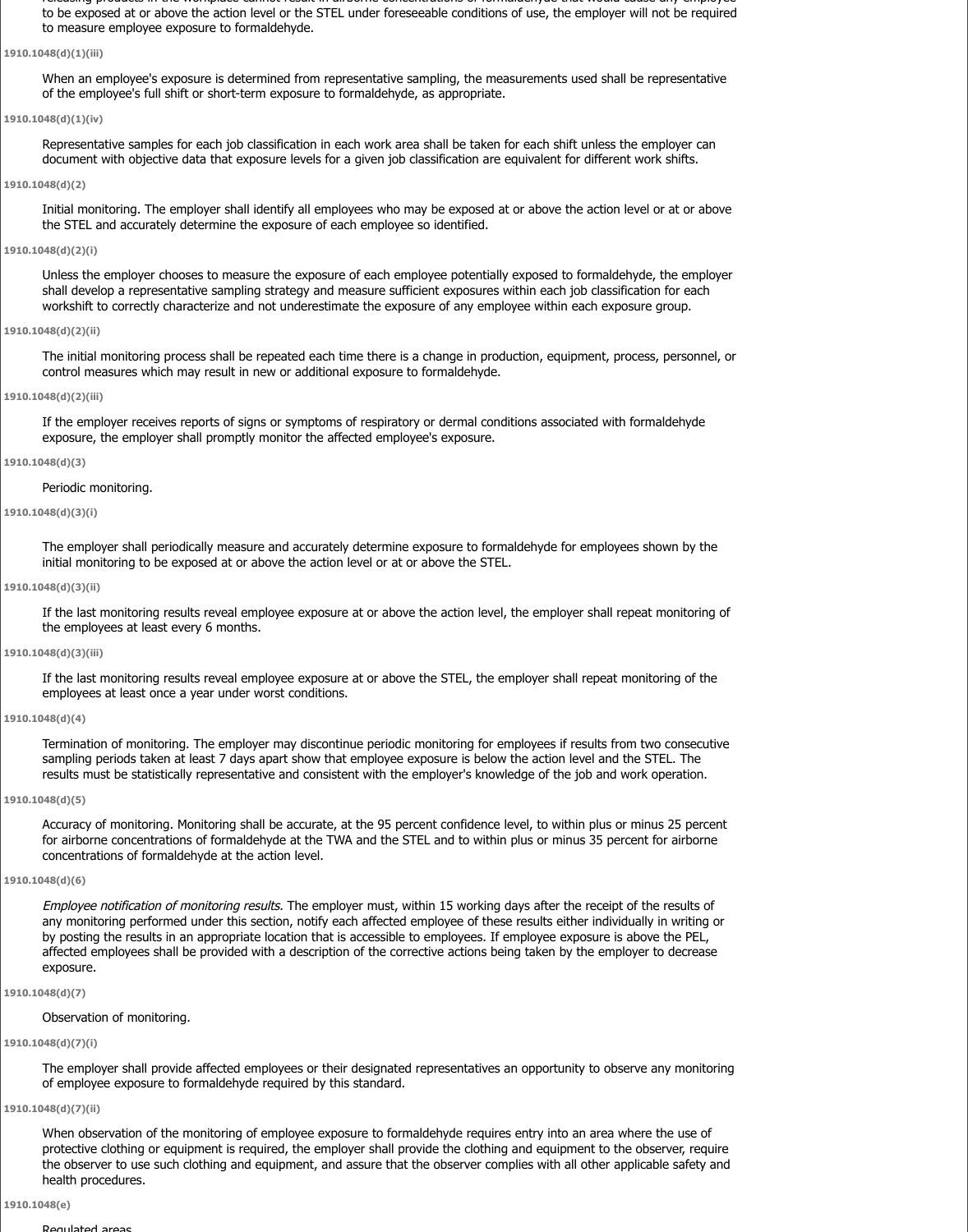Regulated areas.

#### **1910.1048(e)(1)**

### Signs.

### **1910.1048(e)(1)(i)**

The employer shall establish regulated areas where the concentration of airborne formaldehyde exceeds either the TWA or the STEL and post all entrances and access ways with signs bearing the following legend:

### DANGER

FORMALDEHYDE MAY CAUSE CANCER

CAUSES SKIN, EYE, AND RESPIRATORY IRRITATION AUTHORIZED PERSONNEL ONLY

### **1910.1048(e)(1)(ii)**

Prior to June 1, 2016, employers may use the following legend in lieu of that specified in paragraph (e)(1)(i) of this section:

DANGER FORMALDEHYDE IRRITANT AND POTENTIAL CANCER HAZARD AUTHORIZED PERSONNEL ONLY

### **1910.1048(e)(2)**

The employer shall limit access to regulated areas to authorized persons who have been trained to recognize the hazards of formaldehyde.

### **1910.1048(e)(3)**

An employer at a multiemployer worksite who establishes a regulated area shall communicate the access restrictions and locations of these areas to other employers with work operations at that worksite.

General. For employees who use respirators required by this section, the employer must provide each employee an appropriate respirator that complies with the requirements of this paragraph. Respirators must be used during:

### **1910.1048(f)**

Methods of compliance -

### **1910.1048(f)(1)**

Engineering controls and work practices. The employer shall institute engineering and work practice controls to reduce and maintain employee exposures to formaldehyde at or below the TWA and the STEL.

The employer must implement a respiratory protection program in accordance with § 1910.134(b) through (d) (except (d)(1) (iii),  $(d)(3)(iii)(b)(1)$ , and  $(2)$ ), and  $(f)$  through  $(m)$ , which covers each employee required by this section to use a respirator.

### **1910.1048(f)(2)**

Exception. Whenever the employer has established that feasible engineering and work practice controls cannot reduce employee exposure to or below either of the PELs, the employer shall apply these controls to reduce employee exposures to the extent feasible and shall supplement them with respirators which satisfy this standard.

### **1910.1048(g)**

### Respiratory protection.

### **1910.1048(g)(1)**

### **1910.1048(g)(1)(i)**

Periods necessary to install or implement feasible engineering and work-practice controls.

#### **1910.1048(g)(1)(ii)**

Work operations, such as maintenance and repair activities or vessel cleaning, for which the employer establishes that engineering and work-practice controls are not feasible.

**1910.1048(g)(1)(iii)**

Work operations for which feasible engineering and work- practice controls are not yet sufficient to reduce employee exposure to or below the PELs.

**1910.1048(g)(1)(iv)**

Emergencies.

**1910.1048(g)(2)**

Respirator program. **1910.1048(g)(2)(i)**

**1910.1048(g)(2)(ii)**

When employees use air-purifying respirators with chemical cartridges or canisters that do not contain end-of-service-life indicators approved by the National Institute for Occupational Safety and Health, employers must replace these cartridges or canisters as specified by paragraphs (d)(3)(iii)(B)(1) and (B)(2) of 29 CFR 1910.134, or at the end of the workshift, whichever condition occurs first.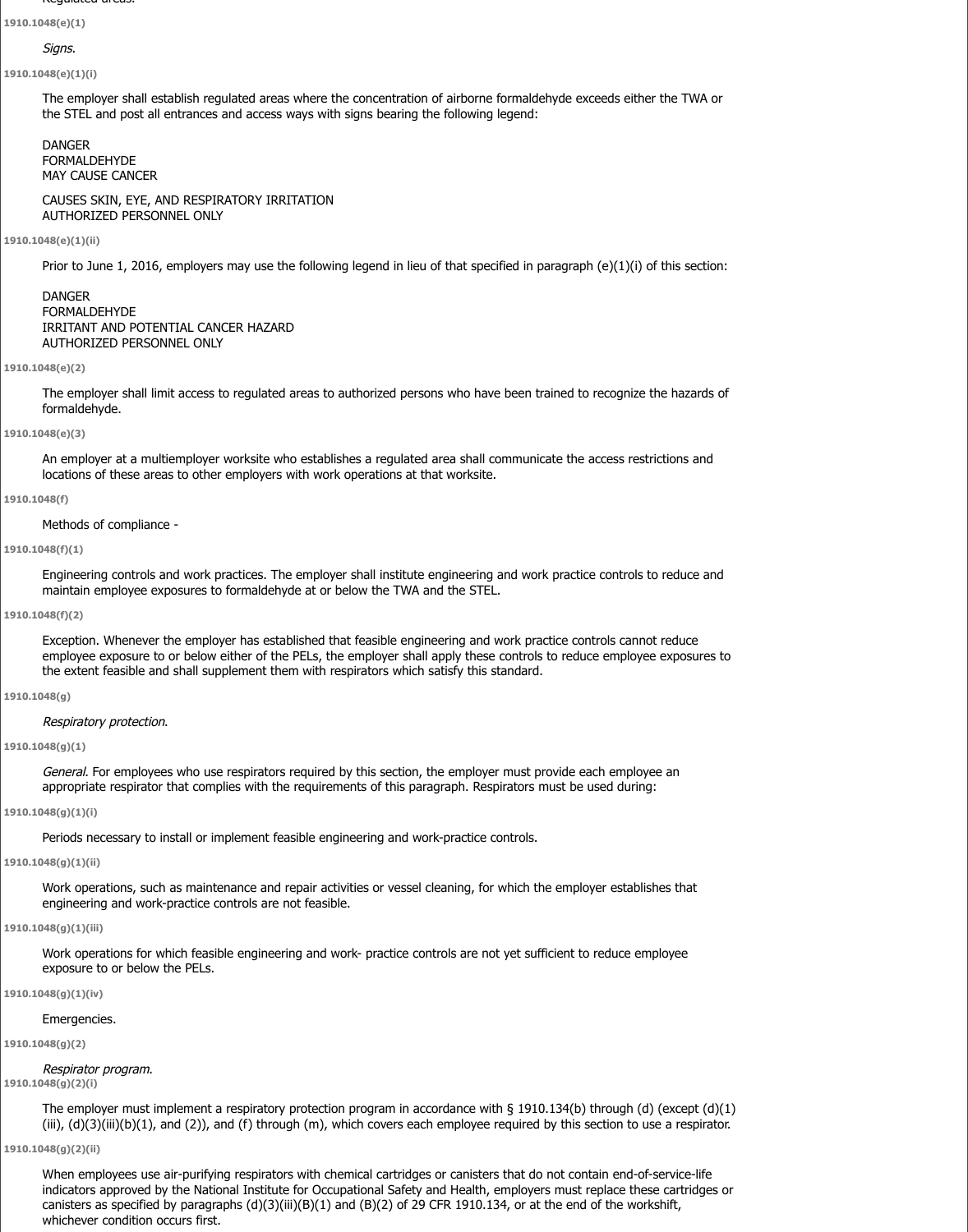Employers may substitute an air-purifying, half mask respirator for an air-purifying, full facepiece respirator when they equip the half mask respirator with a cartridge approved for protection against formaldehyde and provide with effective gas-proof goggles.

**1910.1048(g)(3)(iii)**

Employers must provide employees who have difficulty using negative pressure respirators with power respirators permitted for use under paragraph  $(g)(3)(i)(A)$  of this standard and that affords adequa formaldehyde exposures.

#### **1910.1048(h)**

Protective equipment and clothing. Employers shall comply with the provisions of 29 CFR 1910.132 When protective equipment or clothing is provided under these provisions, the employer shall provided devices at no cost to the employee and assure that the employee wears them.

**1910.1048(h)(1)**

Selection. The employer shall select protective clothing and equipment based upon the form of forr

encountered, the conditions of use, and the hazard to be prevented.

**1910.1048(h)(1)(i)**

All contact of the eyes and skin with liquids containing 1 percent or more formaldehyde shall be pre chemical protective clothing made of material impervious to formaldehyde and the use of other per equipment, such as goggles and face shields, as appropriate to the operation.

#### **1910.1048(h)(1)(ii)**

Contact with irritating or sensitizing materials shall be prevented to the extent necessary to elimina

**1910.1048(h)(1)(iii)**

Where a face shield is worn, chemical safety goggles are also required if there is a danger of forma of the eye.

#### **1910.1048(h)(1)(iv)**

Full body protection shall be worn for entry into areas where concentrations exceed 100 ppm and f areas of unknown concentration.

**1910.1048(h)(2)**

Maintenance of protective equipment and clothing.

**1910.1048(h)(2)(i)**

The employer shall assure that protective equipment and clothing that has become contaminated v cleaned or laundered before its reuse.

**1910.1048(h)(2)(ii)**

When formaldehyde-contaminated clothing and equipment is ventilated, the employer shall establish storage areas so that employee exposure is minimized.

**1910.1048(h)(2)(ii)(A)**

Signs. Storage areas for contaminated clothing and equipment shall have signs bearing the following legend: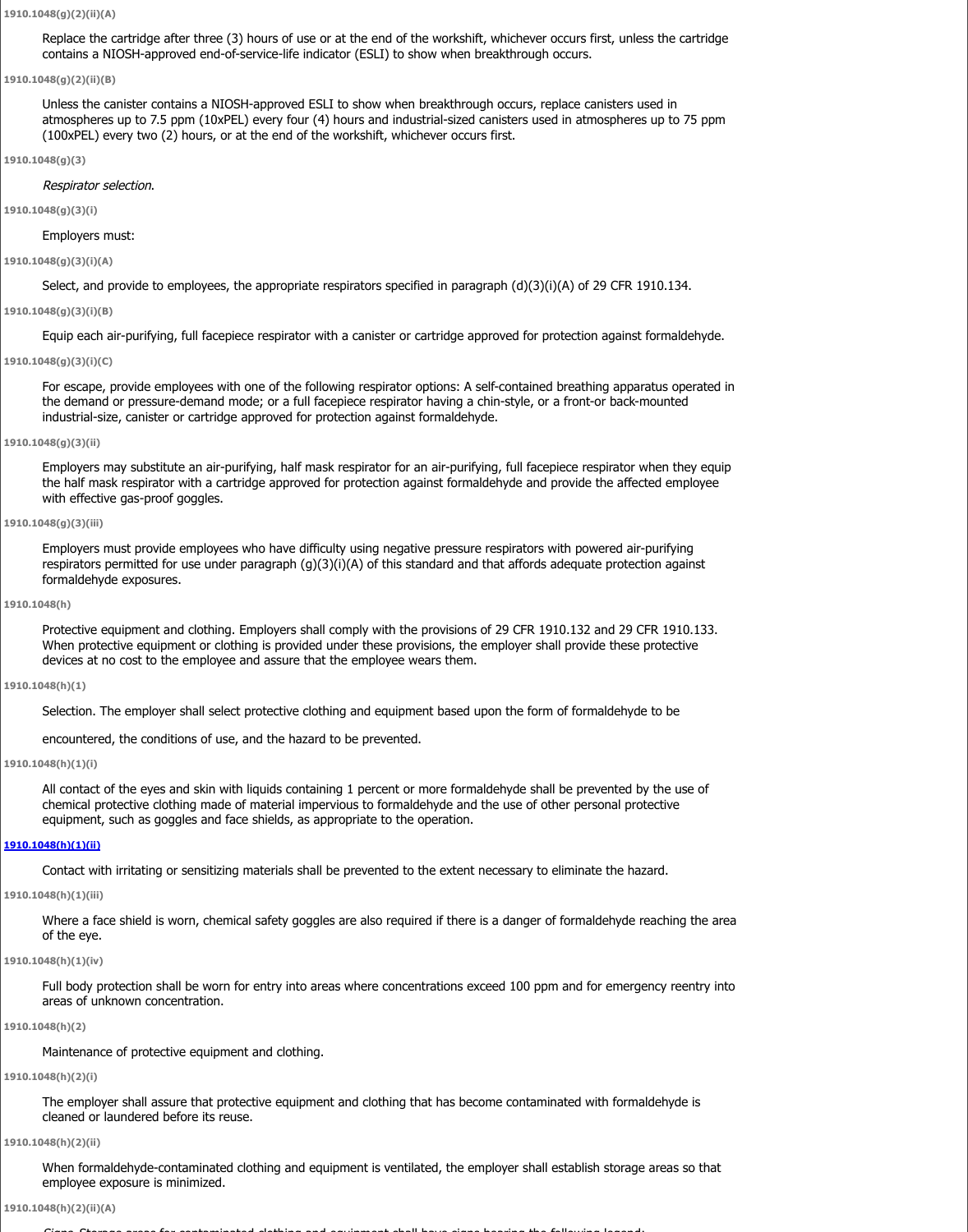Signs. Storage areas for contaminated clothing and equipment shall have signs bearing the following legend:

DANGER FORMALDEHYDE-CONTAMINATED [CLOTHING] EQUIPMENT MAY CAUSE CANCER CAUSES SKIN, EYE AND RESPIRATORY IRRITATION DO NOT BREATHE VAPOR DO NOT GET ON SKIN

Labels. The employer shall ensure containers for contaminated clothing and equipment are labeled consistent with the Hazard Communication Standard, Sec. 1910.1200, and shall, as a minimum, include the following:

### **1910.1048(h)(2)(ii)(B)**

### DANGER

FORMALDEHYDE-CONTAMINATED [CLOTHING] EQUIPMENT MAY CAUSE CANCER CAUSES SKIN, EYE, AND RESPIRATORY IRRITATION DO NOT BREATHE VAPOR DO NOT GET ON SKIN

### **1910.1048(h)(2)(ii)(C)**

Prior to June 1, 2016, employers may use the following legend in lieu of that specified in paragraph (h)(2)(ii)(A) of this section:

# DANGER FORMALDEHYDE-CONTAMINATED [CLOTHING] EQUIPMENT AVOID INHALATION AND SKIN CONTACT

### **1910.1048(h)(2)(ii)(D)**

Prior to June 1, 2015, employers may include the following information on containers of protective clothing and equipment in lieu of the labeling requirements in paragraphs (h)(2)(ii)(B) of this section:

# DANGER

FORMALDEHYDE-CONTAMINATED [CLOTHING] EQUIPMENT AVOID INHALATION AND SKIN CONTACT

### **1910.1048(h)(2)(iii)**

The employer shall assure that only persons trained to recognize the hazards of formaldehyde remove the contaminated material from the storage area for purposes of cleaning, laundering, or disposal.

### **1910.1048(h)(2)(iv)**

The employer shall assure that no employee takes home equipment or clothing that is contaminated with formaldehyde.

### **1910.1048(h)(2)(v)**

The employer shall repair or replace all required protective clothing and equipment for each affected employee as necessary to assure its effectiveness.

### **1910.1048(h)(2)(vi)**

The employer shall inform any person who launders, cleans, or repairs such clothing or equipment of formaldehyde's potentially harmful effects and of procedures to safely handle the clothing and equipment.

### **1910.1048(i)**

# Hygiene protection.

The employer shall provide change rooms, as described in 29 CFR 1910.141 for employees who are required to change from work clothing into protective clothing to prevent skin contact with formaldehyde.

#### **1910.1048(i)(2)**

If employees' skin may become splashed with solutions containing 1 percent or greater formaldehyde, for example, because of equipment failure or improper work practices, the employer shall provide conveniently located quick drench showers and assure that affected employees use these facilities immediately.

**1910.1048(i)(3)**

If there is any possibility that an employee's eyes may be splashed with solutions containing 0.1 percent or greater formaldehyde, the employer shall provide acceptable eyewash facilities within the immediate work area for emergency use.

### **1910.1048(j)**

Housekeeping. For operations involving formaldehyde liquids or gas, the employer shall conduct a program to detect leaks and spills, including regular visual inspections.

### **1910.1048(j)(1)**

Preventative maintenance of equipment, including surveys for leaks, shall be undertaken at regular intervals.

### **1910.1048(j)(2)**

In work areas where spillage may occur, the employer shall make provisions to contain the spill, to decontaminate the work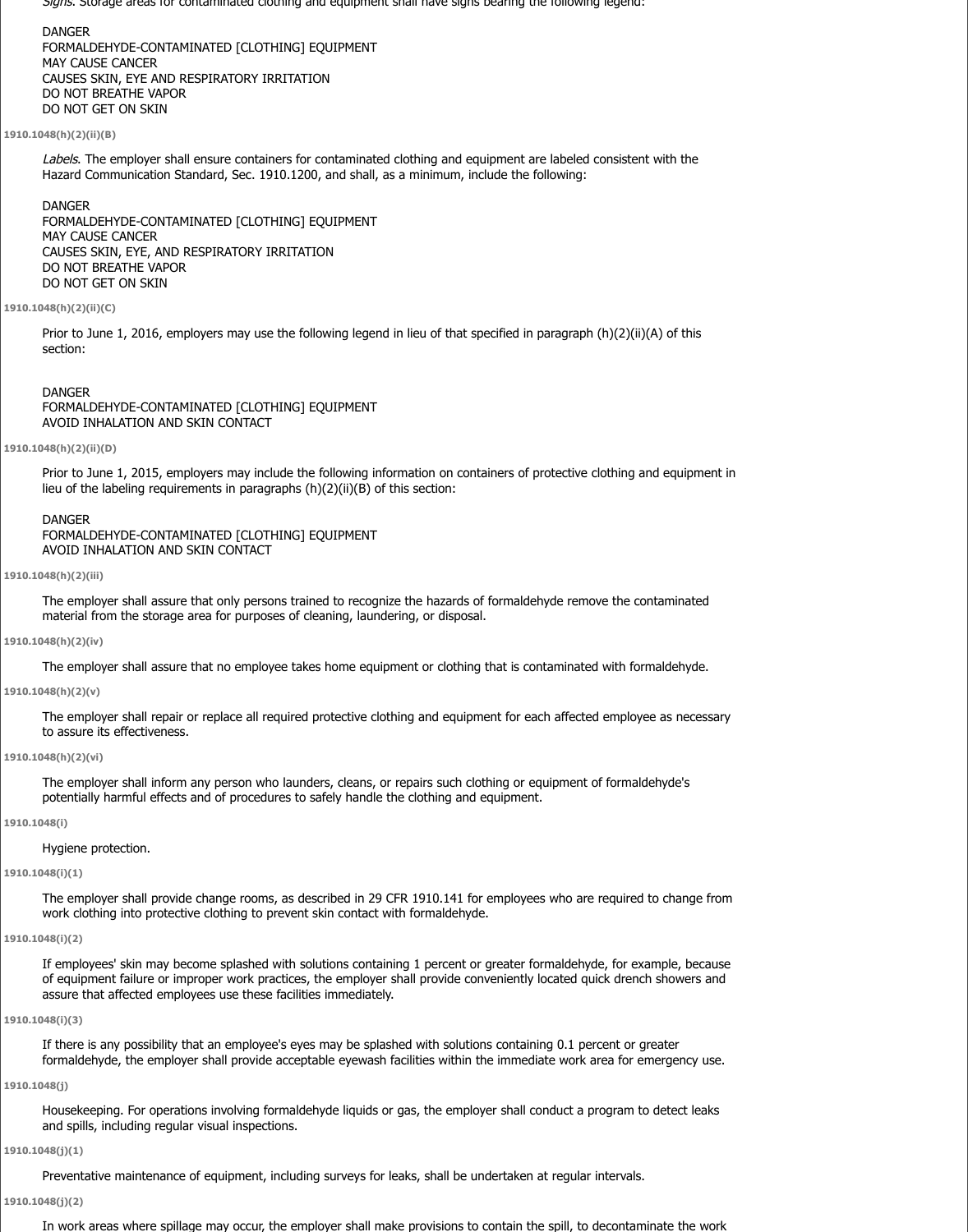The employer shall make medical surveillance available for employees who develop signs and symptoms of overexposure to formaldehyde and for all employees exposed to formaldehyde in emergencies. When determining v be experiencing signs and symptoms of possible overexposure to formaldehyde, the employer may signs and symptoms associated with formaldehyde exposure will occur only in exceptional circumst exposure is less than 0.1 ppm and when formaldehyde is present in material in concentrations less

#### **1910.1048(l)(2)**

Examination by a physician. All medical procedures, including administration of medical disease que performed by or under the supervision of a licensed physician and shall be provided without cost to loss of pay, and at a reasonable time and place.

### **1910.1048(l)(3)**

Medical disease questionnaire. The employer shall make the following medical surveillance available assignment to a job where formaldehyde exposure is at or above the action level or above the STE The employer shall also make the following medical surveillance available promptly upon determining experiencing signs and symptoms indicative of possible overexposure to formaldehyde.

### **[1910.1048\(l\)\(](https://www.osha.gov/pls/oshaweb/owalink.query_links?src_doc_type=STANDARDS&src_unique_file=1910_1048&src_anchor_name=1910.1048(l))3)(i)**

Administration of a medical disease questionnaire, such as in Appendix D, which is designed to elicit history, smoking history, any evidence of eye, nose, or throat irritation; chronic airway problems or disease: allergic skin conditions or dermatitis; and upper or lower respiratory problems.

### **1910.1048(l)(3)(ii)**

A determination by the physician, based on evaluation of the medical disease questionnaire, of whe examination is necessary for employees not required to wear respirators to reduce exposure to forre

### **1910.1048(l)(4)**

Medical examinations. Medical examinations shall be given to any employee who the physician feels the medical disease questionnaire, may be at increased risk from exposure to formaldehyde and at assignment and at least annually thereafter to all employees required to wear a respirator to reduce formaldehyde. The medical examination shall include:

#### **1910.1048(l)(4)(i)**

A physical examination with emphasis on evidence of irritation or sensitization of the skin and respi of breath, or irritation of the eyes.

### **1910.1048(l)(4)(ii)**

Laboratory examinations for respirator wearers consisting of baseline and annual pulmonary function these tests shall consist of forced vital capacity (FVC), forced expiratory volume in one second (FEV expiratory flow (FEF).

#### **1910.1048(l)(4)(iii)**

Any other test which the examining physician deems necessary to complete the written opinion.

#### **1910.1048(l)(4)(iv)**

Counseling of employees having medical conditions that would be directly or indirectly aggravated by formaldehyde on the increased risk of impairment of their health.

#### **1910.1048(l)(5)**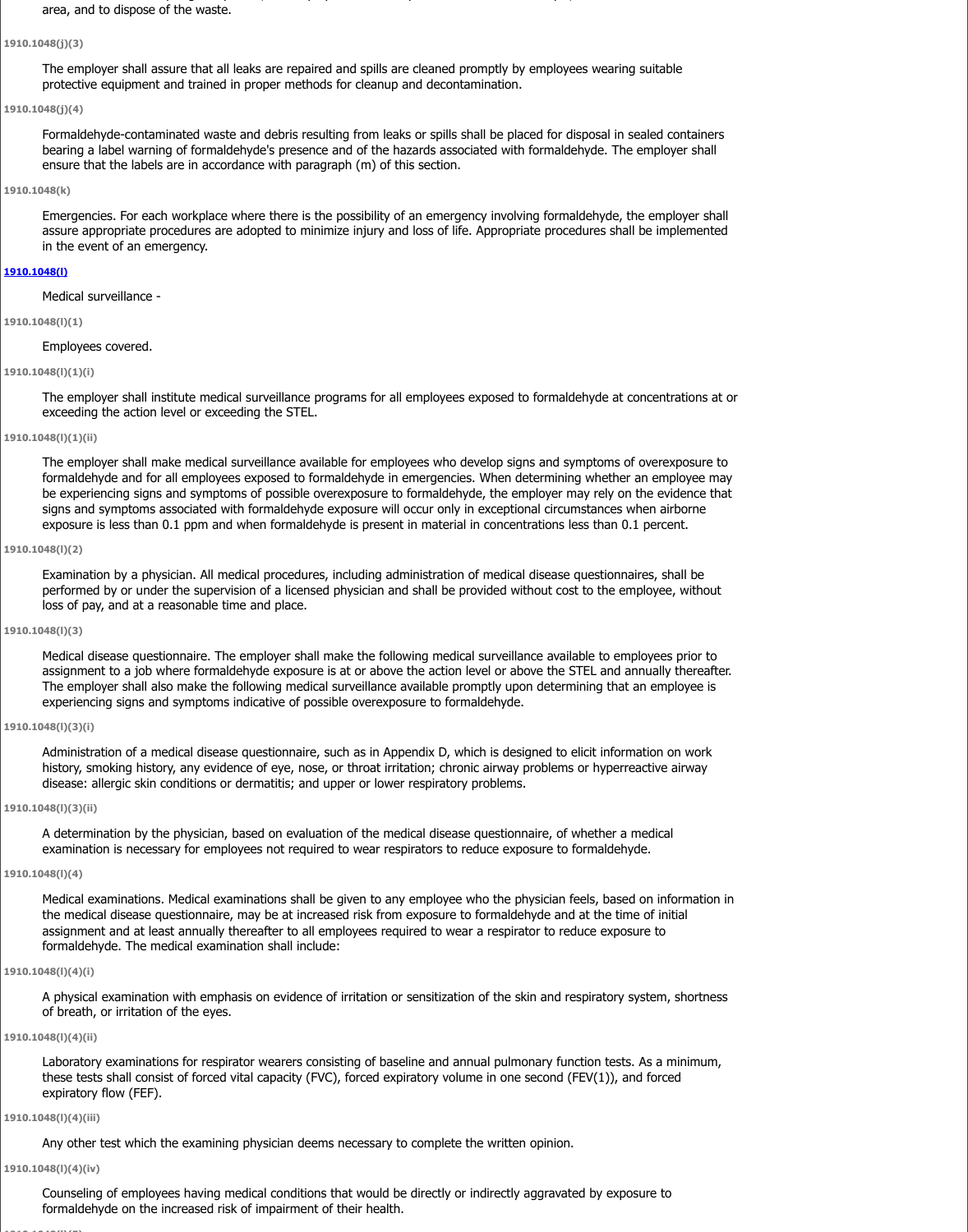#### **1910.1048(l)(5)**

Examinations for employees exposed in an emergency. The employer shall make medical examinations available as soon as possible to all employees who have been exposed to formaldehyde in an emergency.

### **1910.1048(l)(5)(i)**

The examination shall include a medical and work history with emphasis on any evidence of upper or lower respiratory problems, allergic conditions, skin reaction or hypersensitivity, and any evidence of eye, nose, or throat irritation.

### **1910.1048(l)(5)(ii)**

Other examinations shall consist of those elements considered appropriate by the examining physician.

### **1910.1048(l)(6)**

Information provided to the physician. The employer shall provide the following information to the examining physician:

### **1910.1048(l)(6)(i)**

A copy of this standard and Appendix A, C, D, and E;

# **1910.1048(l)(6)(ii)**

A description of the affected employee's job duties as they relate to the employee's exposure to formaldehyde;

### **1910.1048(l)(6)(iii)**

The representative exposure level for the employee's job assignment;

### **1910.1048(l)(6)(iv)**

Information concerning any personal protective equipment and respiratory protection used or to be used by the employee; and

# **1910.1048(l)(6)(v)**

Information from previous medical examinations of the affected employee within the control of the employer.

# **1910.1048(l)(6)(vi)**

In the event of a nonroutine examination because of an emergency, the employer shall provide to the physician as soon as possible: a description of how the emergency occurred and the exposure the victim may have received.

### **1910.1048(l)(7)**

Physician's written opinion.

# **1910.1048(l)(7)(i)**

For each examination required under this standard, the employer shall obtain a written opinion from the examining physician. This written opinion shall contain the results of the medical examination except that it shall not reveal specific findings or diagnoses unrelated to occupational exposure to formaldehyde. The written opinion shall include:

### **1910.1048(l)(7)(i)(A)**

The physician's opinion as to whether the employee has any medical condition that would place the employee at an increased risk of material impairment of health from exposure to formaldehyde;

# **1910.1048(l)(7)(i)(B)**

Any recommended limitations on the employee's exposure or changes in the use of personal protective equipment, including respirators;

### **1910.1048(l)(7)(i)(C)**

A statement that the employee has been informed by the physician of any medical conditions which would be aggravated by exposure to formaldehyde, whether these conditions may have resulted from past formaldehyde exposure or from exposure in an emergency, and whether there is a need for further examination or treatment.

**1910.1048(l)(7)(ii)**

The employer shall provide for retention of the results of the medical examination and tests conducted by the physician. **1910.1048(l)(7)(iii)**

The employer shall provide a copy of the physician's written opinion to the affected employee within 15 days of its receipt.

**1910.1048(l)(8)**

Medical removal.

**1910.1048(l)(8)(i)**

The provisions of paragraph (l)(8) apply when an employee reports significant irritation of the mucosa of the eyes or of the upper airways, respiratory sensitization, dermal irritation, or dermal sensitization attributed to workplace formaldehyde exposure. Medical removal provisions do not apply in the case of dermal irritation or dermal sensitization when the product suspected of causing the dermal condition contains less than 0.05 percent formaldehyde.

**1910.1048(l)(8)(ii)**

An employee's report of signs or symptoms of possible overexposure to formaldehyde shall be evaluated by a physician selected by the employer pursuant to paragraph (l)(3). If the physician determines that a medical examination is not necessary under paragraph (l)(3)(ii), there shall be a two-week evaluation and remediation period to permit the employer to ascertain whether the signs or symptoms subside untreated or with the use of creams, gloves, first aid treatment or personal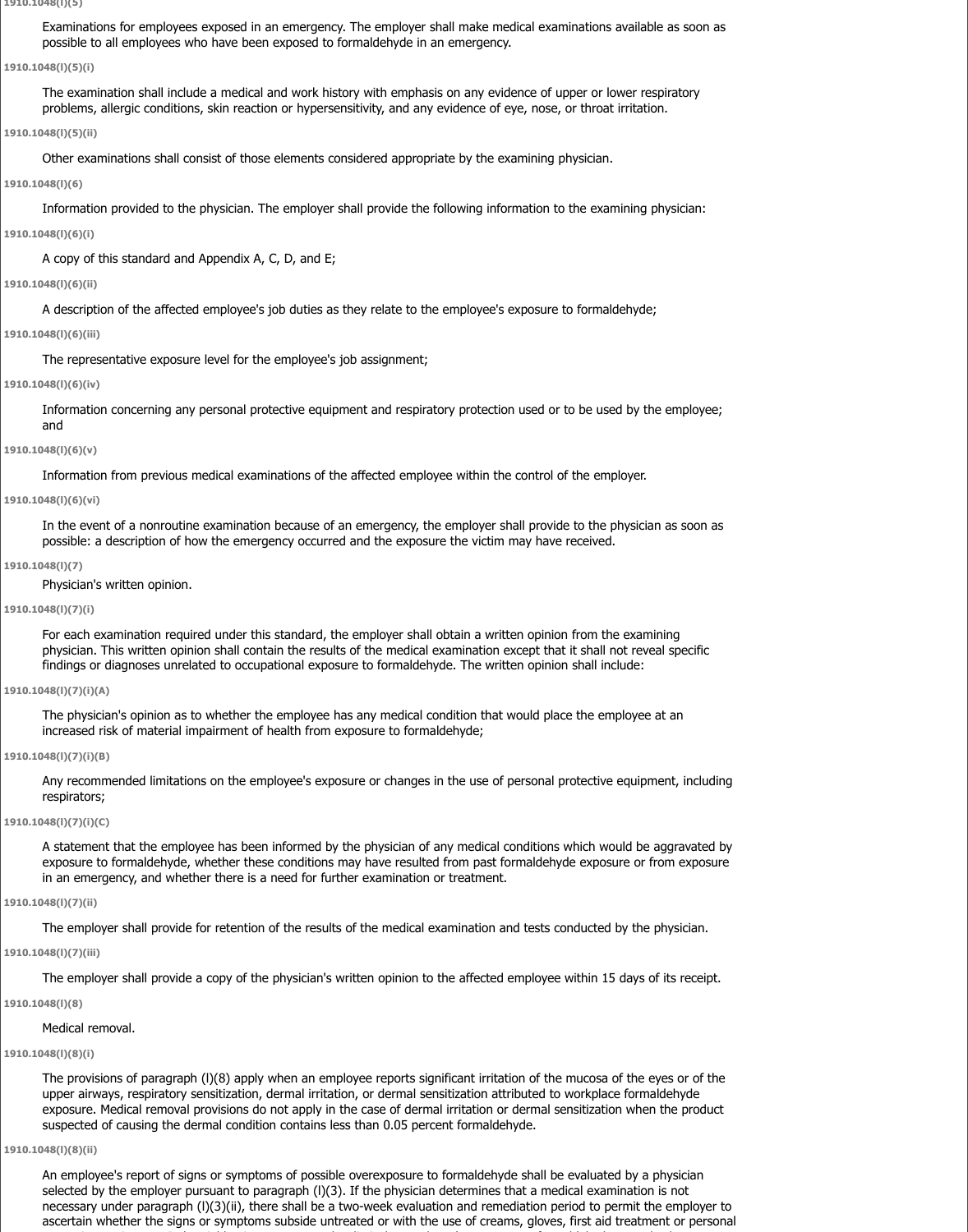protective equipment. Industrial hygiene measures that limit the employee's exposure to formaldehyde may also be implemented during this period. The employee shall be referred immediately to a physician prior to expiration of the twoweek period if the signs or symptoms worsen. Earnings, seniority and benefits may not be altered during the two-week period by virtue of the report.

#### **1910.1048(l)(8)(iii)**

If the signs or symptoms have not subsided or been remedied by the end of the two-week period, or earlier if signs or symptoms warrant, the employee shall be examined by a physician selected by the employer. The physician shall presume, absent contrary evidence, that observed dermal irritation or dermal sensitization are not attributable to formaldehyde when products to which the affected employee is exposed contain less than 0.1 percent formaldehyde.

#### **1910.1048(l)(8)(iv)**

Medical examinations shall be conducted in compliance with the requirements of paragraph (l)(5)(i) and (ii). Additional guidelines for conducting medical exams are contained in Appendix C.

#### **1910.1048(l)(8)(v)**

When an employee is removed pursuant to paragraph (I)(8)(v), the employer shall transfer the employee to comparable work for which the employee is qualified or can be trained in a short period (up to 6 months), where the formaldehyde exposures are as low as possible, but not higher than the action level. The employer shall maintain the employee's current earnings, seniority, and other benefits. If there is no such work available, the employer shall maintain the employee's current earnings, seniority and other benefits until such work becomes available, until the employee is determined to be unable to return to workplace formaldehyde exposure, until the employee is determined to be able to return to the original job status, or for six months, whichever comes first.

If the physician finds that significant irritation of the mucosa of the eyes or of the upper airways, respiratory sensitization, dermal irritation, or dermal sensitization result from workplace formaldehyde exposure and recommends restrictions or removal, the employer shall promptly comply with the restrictions or recommendation of removal. In the event of a recommendation of removal, the employer shall remove the affected employee from the current formaldehyde exposure and if possible, transfer the employee to work having no or significantly less exposure to formaldehyde.

#### **1910.1048(l)(8)(vi)**

#### **1910.1048(l)(8)(vii)**

The employer shall arrange for a follow-up medical examination to take place within six months after the employee is removed pursuant to this paragraph. This examination shall determine if the employee can return to the original job status, or if the removal is to be permanent. The physician shall make a decision within six months of the date the employee was removed as to whether the employee can be returned to the original job status, or if the removal is to be permanent.

#### **1910.1048(l)(8)(viii)**

An employer's obligation to provide earnings, seniority and other benefits to a removed employee may be reduced to the extent that the employee receives compensation for earnings lost during the period of removal either from a publicly or employer-funded compensation program or from employment with another employer made possible by virtue of the employee's removal.

#### **1910.1048(l)(8)(ix)**

In making determinations of the formaldehyde content of materials under this paragraph the employer may rely on objective data.

### **1910.1048(l)(9)**

### Multiple physician review.

#### **1910.1048(l)(9)(i)**

After the employer selects the initial physician who conducts any medical examination or consultation to determine whether medical removal or restriction is appropriate, the employee may designate a second physician to review any findings, determinations or recommendations of the initial physician and to conduct such examinations, consultations,and laboratory tests as the second physician deems necessary and appropriate to evaluate the effects of formaldehyde exposure and to facilitate this review.

**1910.1048(l)(9)(ii)**

The employer shall promptly notify an employee of the right to seek a second medical opinion after each occasion that an initial physician conducts a medical examination or consultation for the purpose of medical removal or restriction.

**1910.1048(l)(9)(iii)**

The employer may condition its participation in, and payment for, the multiple physician review mechanism upon the employee doing the following within fifteen (15) days after receipt of the notification of the right to seek a second medical opinion, or receipt of the initial physician's written opinion, whichever is later;

**1910.1048(l)(9)(iii)(A)**

The employee informs the employer of the intention to seek a second medical opinion, and

**1910.1048(l)(9)(iii)(B)**

The employee initiates steps to make an appointment with a second physician.

**1910.1048(l)(9)(iv)**

If the findings, determinations or recommendations of the second physician differ from those of the initial physician, then the employer and the employee shall assure that efforts are made for the two physicians to resolve the disagreement. If the two physicians are unable to quickly resolve their disagreement, then the employer and the employee through their respective physicians shall designate a third physician who shall be a specialist in the field at issue: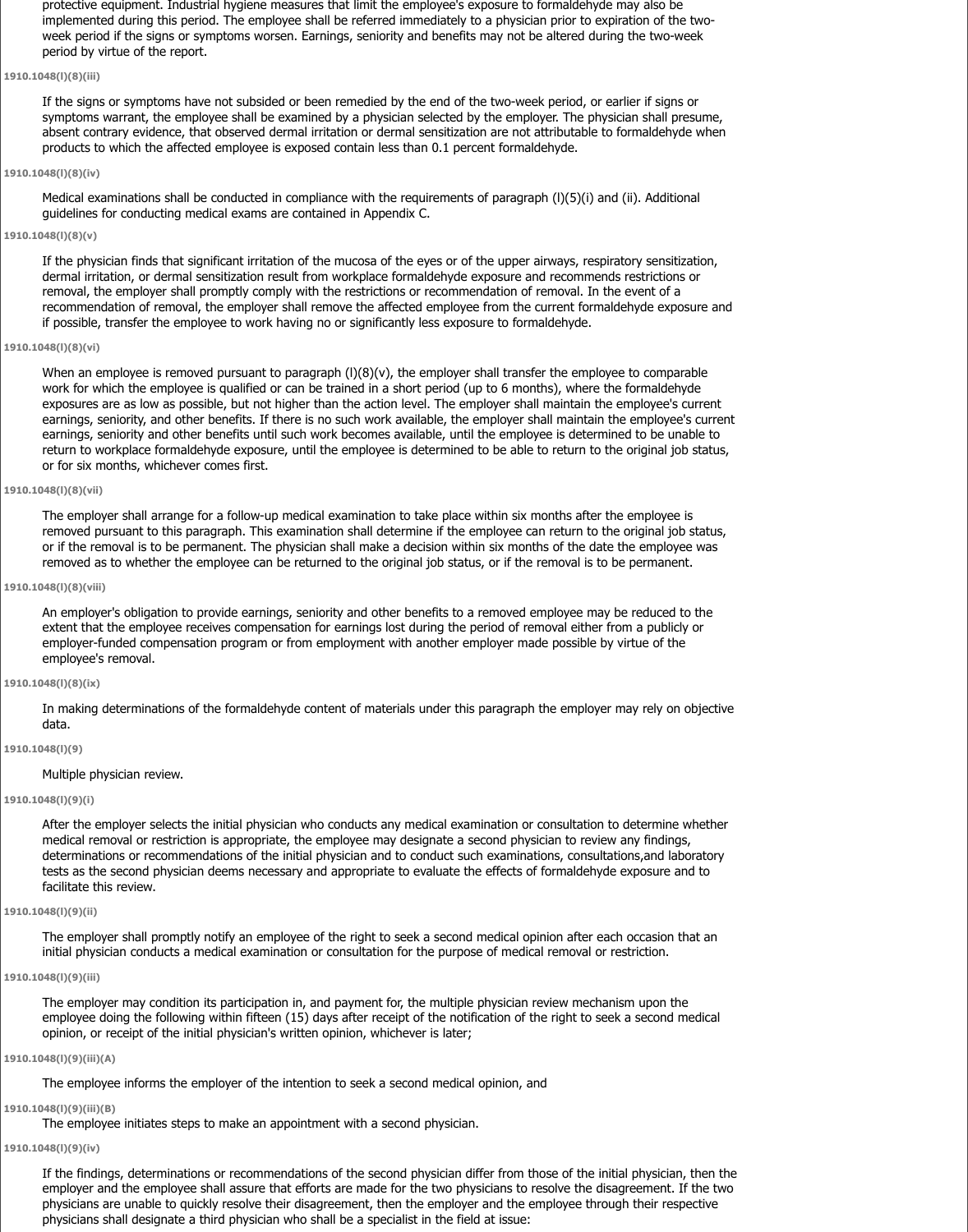#### **1910.1048(l)(9)(iv)(A)**

To review the findings, determinations or recommendations of the prior physicians; and

## **1910.1048(l)(9)(iv)(B)**

To conduct such examinations, consultations, laboratory tests and discussions with the prior physicians as the third physician deems necessary to resolve the disagreement of the prior physicians.

### **1910.1048(l)(9)(v)**

In the alternative, the employer and the employee or authorized employee representative may jointly designate such third physician.

# **1910.1048(l)(9)(vi)**

The employer shall act consistent with the findings, determinations and recommendations of the third physician, unless the employer and the employee reach an agreement which is otherwise consistent with the recommendations of at least one of the three physicians.

# **1910.1048(m)**

Communication of hazards.

# **1910.1048(m)(1)**

Hazard communication—General.

# **1910.1048(m)(1)(i)**

Chemical manufacturers, importers, distributors and employers shall comply with all requirements of the Hazard Communication Standard (HCS) (§ 1910.1200) for formaldehyde.

Paragraphs (m)(1)(i), (m)(1)(ii), and (m)(1)(iii) of this section apply to chemicals associated with formaldehyde gas, all mixtures or solutions composed of greater than 0.1 percent formaldehyde, and materials capable of releasing formaldehyde into the air at concentrations reaching or exceeding 0.1 ppm.

# **1910.1048(m)(1)(ii)**

In classifying the hazards of formaldehyde at least the following hazards are to be addressed: Cancer; skin and respiratory sensitization; eye, skin and respiratory tract irritation; acute toxicity effects; and flammability.

# **1910.1048(m)(1)(iii)**

In addition to the requirements in paragraphs  $(m)(1)$  through  $(m)(1)(iv)$  of this section, for materials listed in paragraph  $(m)$ (1)(iv) capable of releasing formaldehyde at levels above 0.5 ppm, labels shall appropriately address all hazards as defined in paragraph (d) of § 1910.1200 and Appendices A and B to § 1910.1200, including cancer and respiratory sensitization, and shall contain the hazard statement "May Cause Cancer."

Employers shall include formaldehyde in the hazard communication program established to comply with the HCS (§ 1910.1200). Employers shall ensure that each employee has access to labels on containers of formaldehyde and to safety data sheets, and is trained in accordance with the requirements of HCS and paragraph (n) of this section.

# **1910.1048(m)(1)(iv)**

# **1910.1048(m)(1)(v)**

In making the determinations of anticipated levels of formaldehyde release, the employer may rely on objective data indicating the extent of potential formaldehyde release under reasonably foreseeable conditions of use.

# **1910.1048(m)(2)(i)**

# **1910.1048(m)(2)(ii)**

As a minimum, for all materials listed in paragraph (m)(1)(i) and (iv) of this section capable of releasing formaldehyde at levels of 0.1 ppm to 0.5 ppm, labels shall identify that the product contains formaldehyde; list the name and address of the responsible party; and state that physical and health hazard information is readily available from the employer and from safety data sheets.

#### **1910.1048(m)(2)(iii)**

Prior to June 1, 2015, employers may include the phrase "Potential Cancer Hazard" in lieu of "May Cause Cancer" as specified in paragraph (m)(2)(i) of this section.

**1910.1048(m)(3)**

Labels.

**1910.1048(m)(3)(i)**

The employer shall assure that hazard warning labels complying with the requirements of 29 CFR 1910.1200(f) are affixed to all containers of materials listed in paragraph (m)(1)(i), except to the extent that 29 CFR 1910.1200(f) is inconsistent with this paragraph.

**1910.1048(m)(3)(ii)**

Information on labels. As a minimum, for all materials listed in paragraph (m)(1)(i) capable of releasing formaldehyde at levels of 0.1 ppm to 0.5 ppm, labels shall identify that the product contains formaldehyde; list the name and address of the responsible party; and state that physical and health hazard information is readily available from the employer and from material safety data sheets.

#### **1910.1048(m)(3)(iii)**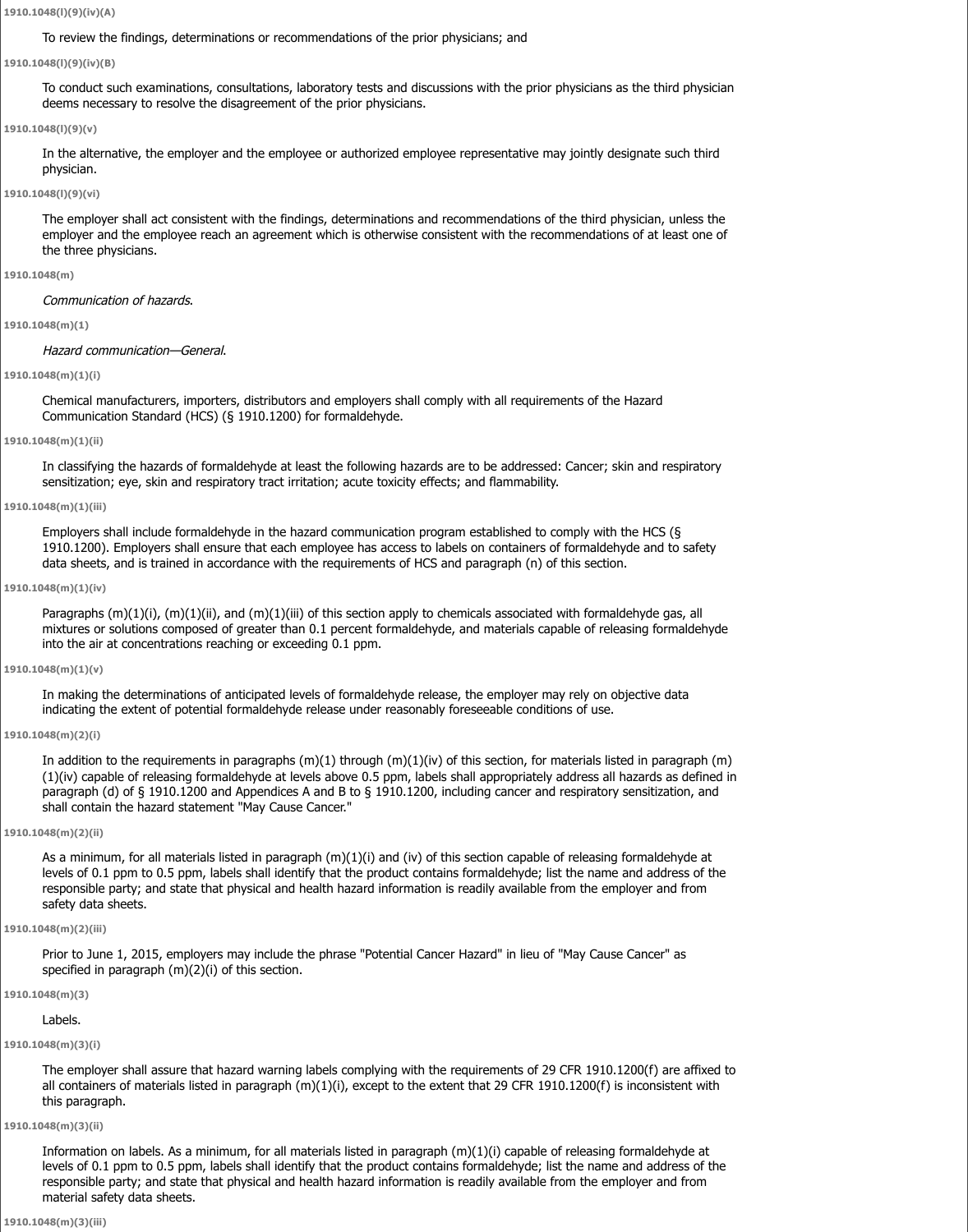paragraph (n) for employee information and training, will be met. Employers in multi-employer wor the requirements of 29 CFR 1910.1200(e)(2).

#### **1910.1048(n)**

Employee information and training -

**1910.1048(n)(1)**

Participation. The employer shall assure that all employees who are assigned to workplaces where formaldehyde participate in a training program, except that where the employer can show, using ol employees are not exposed to formaldehyde at or above 0.1 ppm, the employer is not required to

**1910.1048(n)(2)**

Frequency. Employers shall provide such information and training to employees at the time of initia whenever a new exposure to formaldehyde is introduced into the work area. The training shall be repeated at least annual

#### **1910.1048(n)(3)**

Training program. The training program shall be conducted in a manner which the employee is able include:

**1910.1048(n)(3)(i)**

A discussion of the contents of this regulation and the contents of the Material Safety Data Sheet.

**1910.1048(n)(3)(ii)**

The purpose for and a description of the medical surveillance program required by this standard, in

**1910.1048(n)(3)(ii)(A)**

A description of the potential health hazards associated with exposure to formaldehyde and a description symptoms of exposure to formaldehyde.

**1910.1048(n)(3)(ii)(B)**

Instructions to immediately report to the employer the development of any adverse signs or symptoms that the employer the development of any adverse signs or symptoms. [suspe](https://www.osha.gov/pls/oshaweb/owalink.query_links?src_doc_type=STANDARDS&src_unique_file=1910_1048&src_anchor_name=1910.1048(n))cts is attributable to formaldehyde exposure.

**1910.1048(n)(3)(iii)**

Description of operations in the work area where formaldehyde is present and an explanation of the appropriate for limiting exposure to formaldehyde in each job;

**1910.1048(n)(3)(iv)**

The purpose for, proper use of, and limitations of personal protective clothing and equipment;

**1910.1048(n)(3)(v)**

Instructions for the handling of spills, emergencies, and clean-up procedures;

**1910.1048(n)(3)(vi)**

An explanation of the importance of engineering and work practice controls for employee protection instruction in the use of these controls; and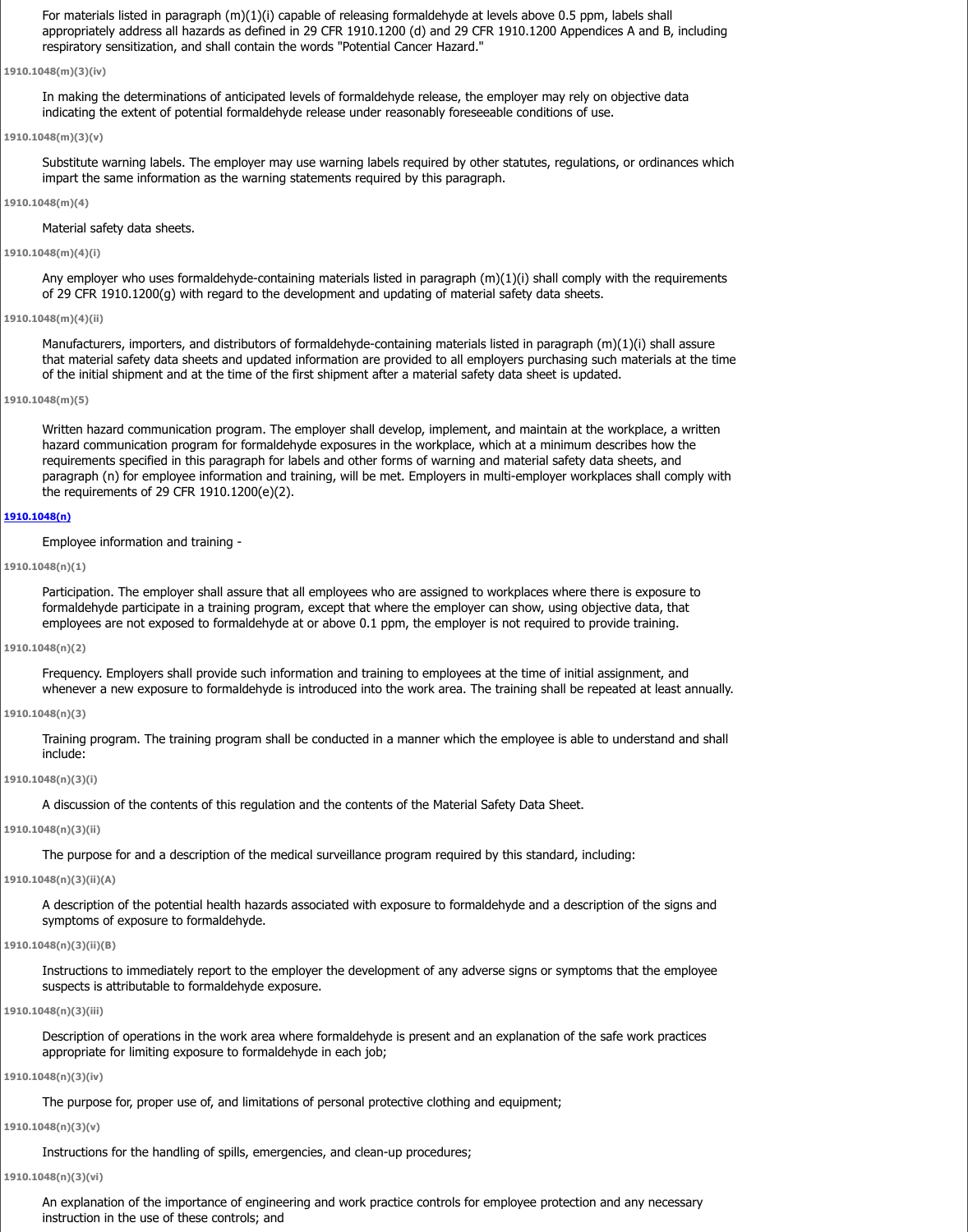#### **1910.1048(n)(3)(vii)**

A review of emergency procedures including the specific duties or assignments of each employee in the event of an emergency.

### **1910.1048(n)(4)**

Access to training materials.

### **1910.1048(n)(4)(i)**

The employer shall inform all affected employees of the location of written training materials and shall make these materials readily available, without cost, to the affected employees.

### **1910.1048(n)(4)(ii)**

The employer shall provide, upon request, all training materials relating to the employee training program to the Assistant Secretary and the Director.

### **1910.1048(o)**

# Recordkeeping -

# **1910.1048(o)(1)**

Exposure measurements. The employer shall establish and maintain an accurate record of all measurements taken to monitor employee exposure to formaldehyde. This record shall include:

# **1910.1048(o)(1)(i)**

# The date of measurement;

# **1910.1048(o)(1)(ii)**

The operation being monitored;

# **1910.1048(o)(1)(iii)**

The methods of sampling and analysis and evidence of their accuracy and precision;

# **1910.1048(o)(1)(iv)**

The number, durations, time, and results of samples taken;

# **1910.1048(o)(1)(v)**

The types of protective devices worn; and

# **1910.1048(o)(1)(vi)**

The names, job classifications, social security numbers, and exposure estimates of the employees whose exposures are represented by the actual monitoring results.

# **1910.1048(o)(2)**

Exposure determinations. Where the employer has determined that no monitoring is required under this standard, the employer shall maintain a record of the objective data relied upon to support the determination that no employee is exposed to formaldehyde at or above the action level.

# **1910.1048(o)(3)**

Medical surveillance. The employer shall establish and maintain an accurate record for each employee subject to medical surveillance under this standard. This record shall include:

# **1910.1048(o)(3)(i)**

The name and social security number of the employee;

**1910.1048(o)(3)(ii)**

The physician's written opinion;

**1910.1048(o)(3)(iii)**

A list of any employee health complaints that may be related to exposure to formaldehyde; and

**1910.1048(o)(3)(iv)**

A copy of the medical examination results, including medical disease questionnaires and results of any medical tests required by the standard or mandated by the examining physician.

**1910.1048(o)(4)**

Respirator fit testing.

**1910.1048(o)(4)(i)**

The employer shall establish and maintain accurate records for employees subject to negative pressure respirator fit testing required by this standard.

**1910.1048(o)(4)(ii)**

This record shall include:

**1910.1048(o)(4)(ii)(A)**